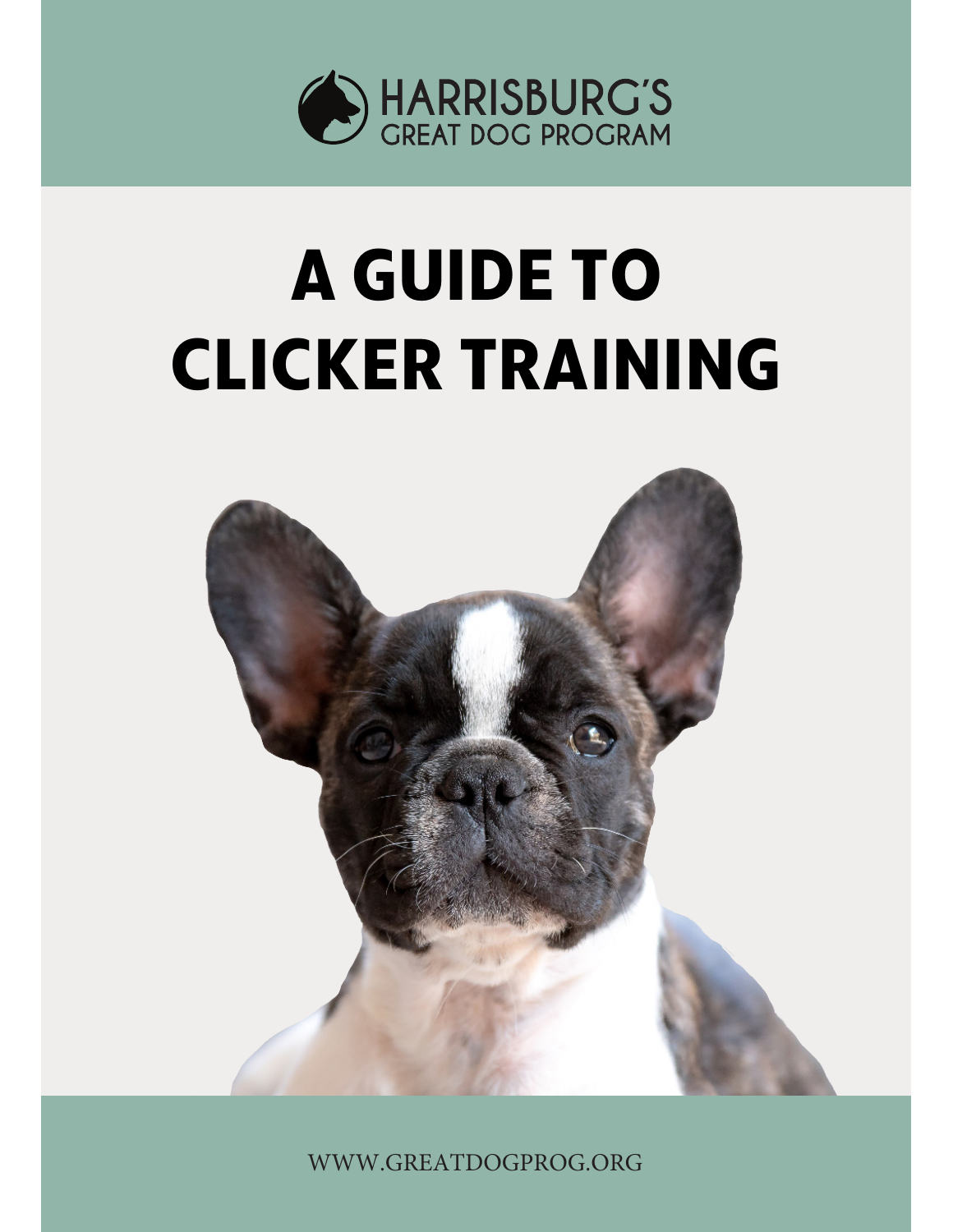





Clicker training is a fun and effective way to teach obedience exercises, solve behavior problems, and even teach tricks!

A clicker is a small plastic box with a metal tab that makes a clicking sound when pressed. Clicker training has been used with marine mammals for years, and is a clear, effective way to communicate with your dog. The click acts as a marker to let your dog know the exact moment he is doing something correct.

#### CLICK EQUALS TREAT

Why would your dog care if you click? Because each click is followed by a treat!

Dogs learn quickly that click equals treat, so they try to figure out how to make us humans "click".

#### CLICK INSTEAD OF SHOUT

Because a click is faster, audibly consistent, and more precise than words. Your verbal tone can vary.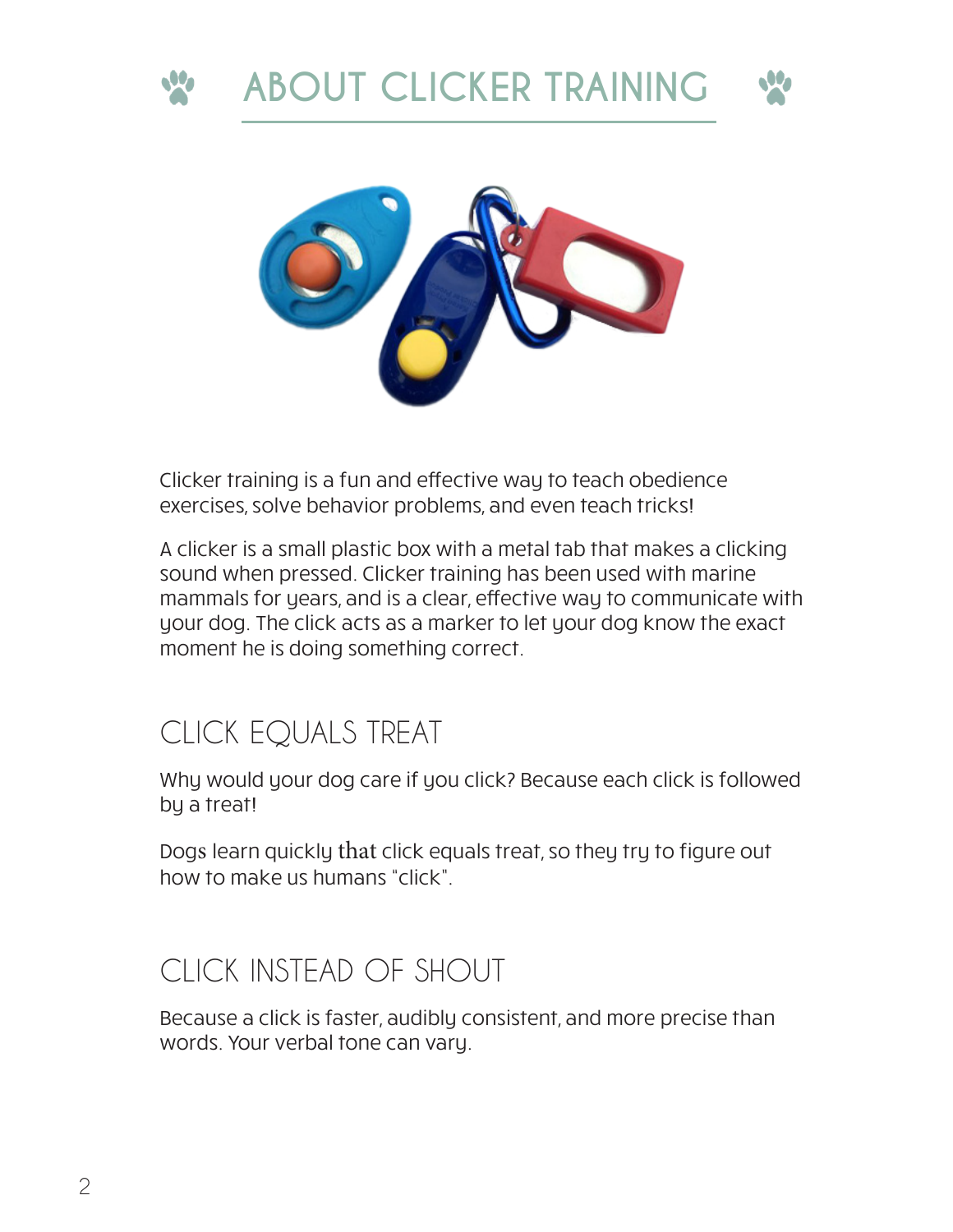

#### LURING

Leading your dog into position by having him follow a treat.

#### SHAPING

Rewarding progressive bits of a behavior. For example, to get your dog to lie down from a sit, you might click and treat at first for a slight dip of the head, then for the head lowered further, then for head lowered further combined with one paw reaching forward, and so on until your dog was fully lying down. Luring and shaping are often combined.

### CAPTURING

Clicking each time your dog happens to do it on his own. For example, if you click and treat each time your dog voluntarily makes eye contact, you will soon have a dog who is staring at you!

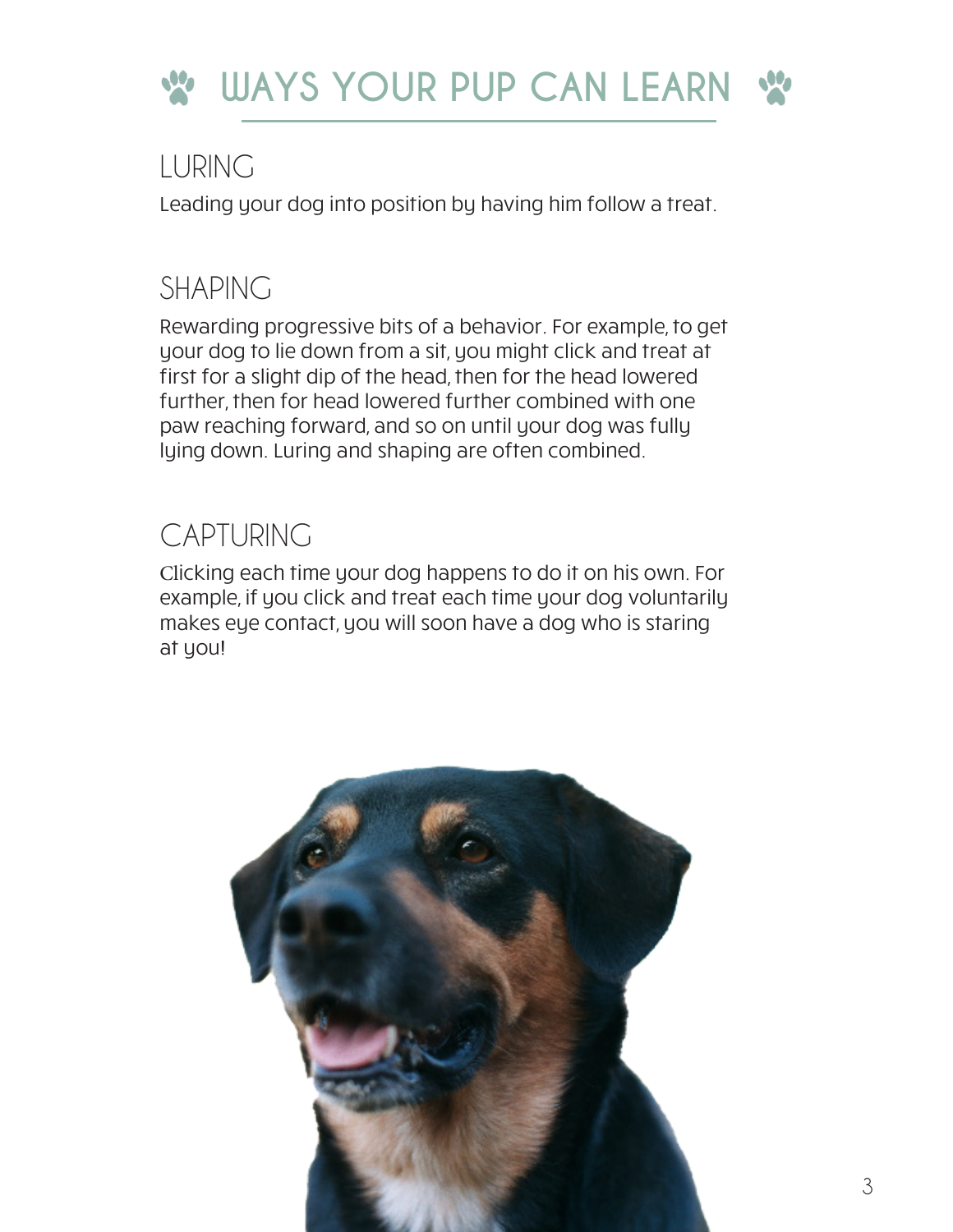



## **WHAT NOT TO DO**



Do not point the clicker at the dog, especially if they are afraid of the sound. You can muffle the click by putting it in your pocket, putting a piece of tape over the metal tab, or using a ballpoint pen or a quiet brand of clicker such as the i-click.

Do not use the clicker to get the dogs attention



**KEEP SESSIONS SHORT**



Aim for 3 to 5 sessions of 3 to 5 minutes daily, broken into 30-second rounds: work on one behavior per round.

Break up the rounds with short play/petting sessions.

End each round and session on a good performance.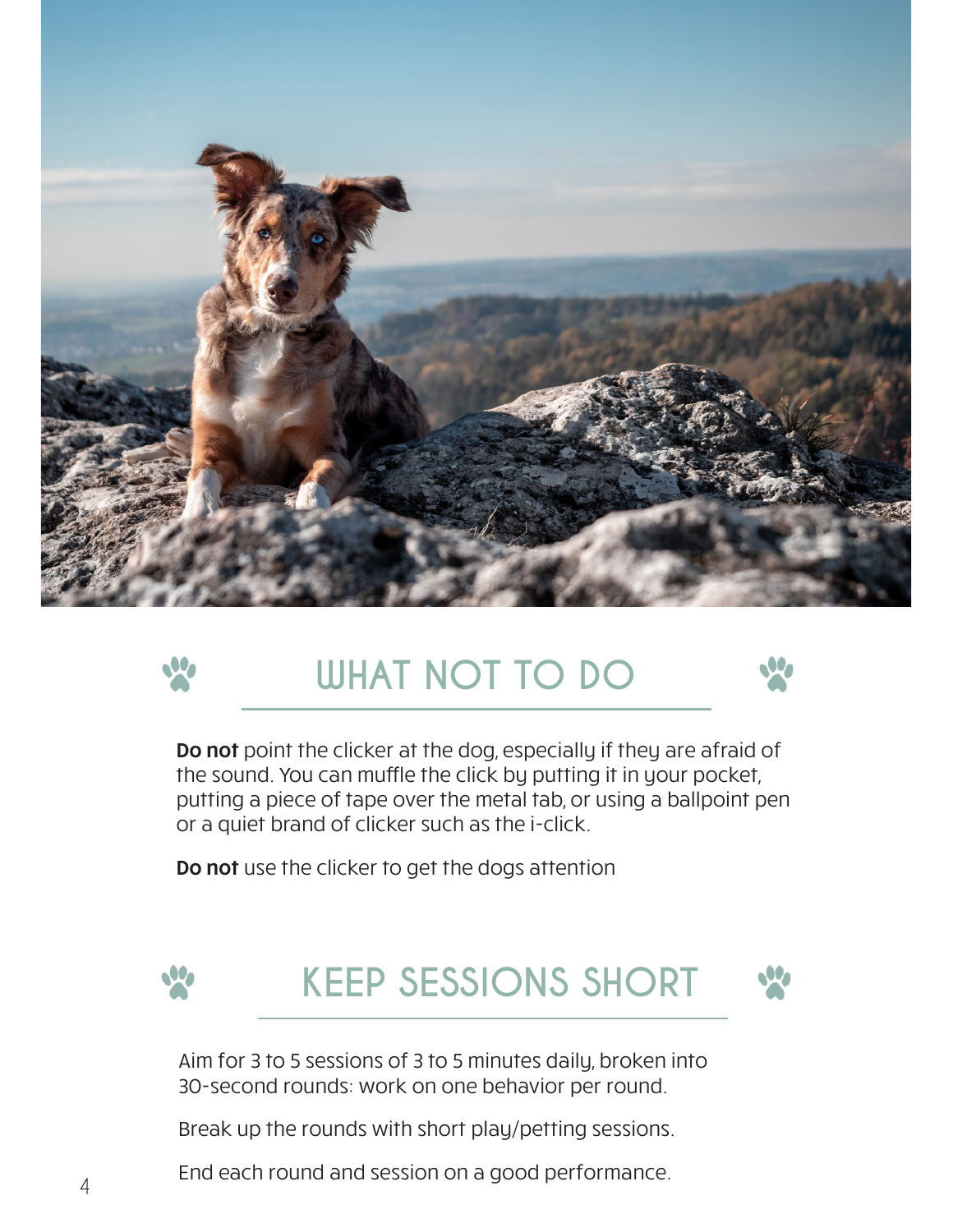





While the timing of the click is very important, almost no one has perfect timing at first. Don't worry; your timing will improve with practice. In the meantime, if you click a bit early or late, your dog still gets the treat.

If your dog performs a behavior especially well, click only once, but give him a jackpot by offering a few treats in a row, along with especially enthusiastic praise.

Change undesirable behaviors by clicking alternate ones. If your dog jumps, clickfor fourpaws on the floor or sitting instead. For a barking problem, click for silence.

When working on a behavior such as sit or down, after clicking, toss the treat a short distance away so your dog has to stand to get it. That sets him up for the next repetition.

You do not have to carry the clicker all the time! Once a behavior has been put on a verbal cue, you're done using the clicker for that particular behavior. Have fun!